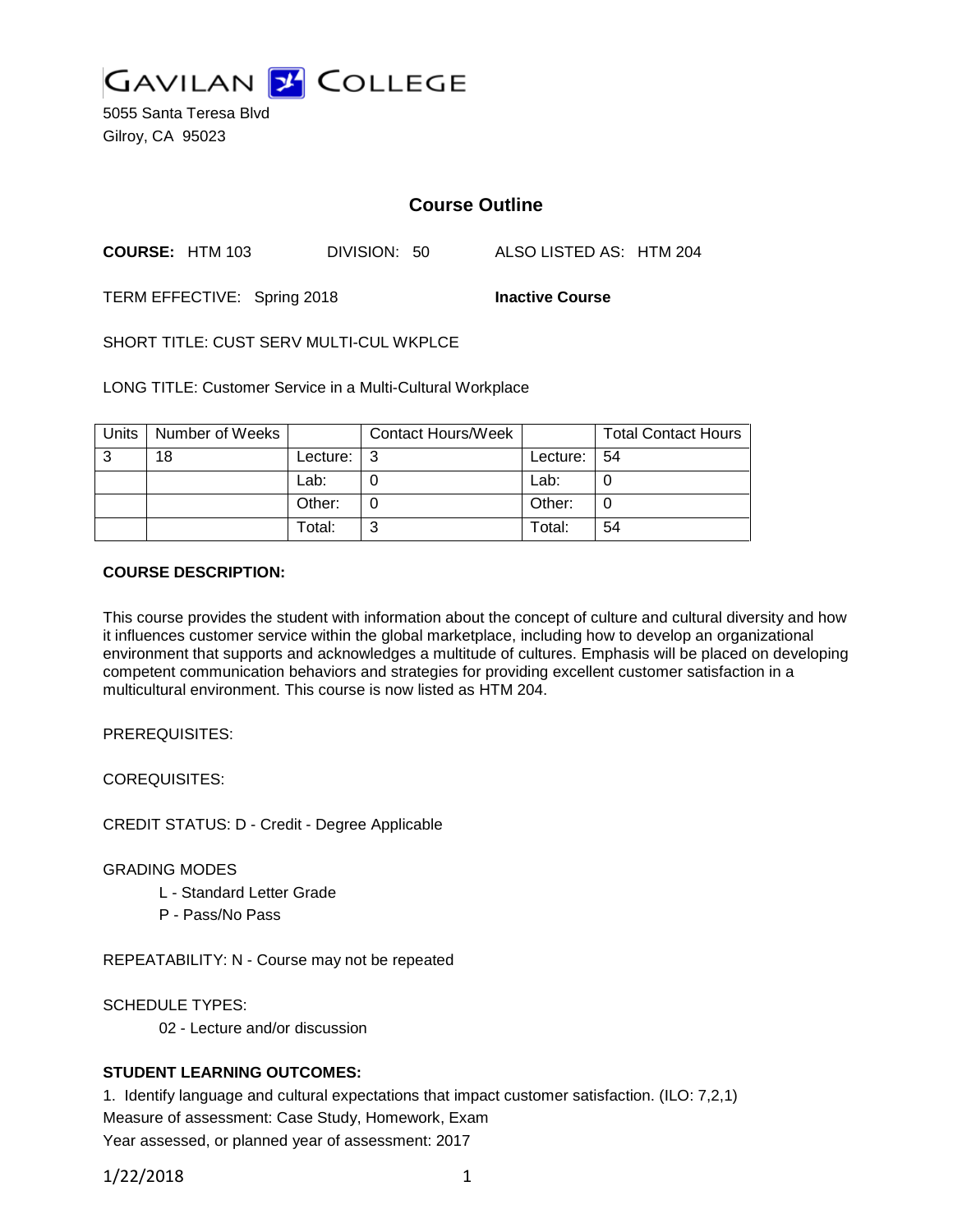Semester: Fall

This SLO addresses cultural diversity: true

2. Summarize why the genuine care and comfort of all customers should be the highest mission in a diverse customer service workplace. (ILO: 7,2,1,4)

Measure of assessment: Homework, Exam

Year assessed, or planned year of assessment: 2017

Semester: Fall

This SLO addresses cultural diversity: true

3. Explain the importance of developing innovative strategies for fulfilling unexpressed wishes as it relates to overall customer satisfaction and repeat business in a global marketplace. (ILO: 7,2,1,4)

Measure of assessment: Paper, Case Study, Exam

Year assessed, or planned year of assessment: 2017

Semester: Fall

CULTURAL DIVERSITY:

General Education

AREA F: Cultural Diversity

F2. Articulate the differences and similarities between and within cultures.

## **CONTENT, STUDENT PERFORMANCE OBJECTIVES, OUT-OF-CLASS ASSIGNMENTS**

Inactive Course: 03/27/2017

6 Hours:

Content: Defining Service -

a) Identify and Deliver on a Service Promise

b) The Quality Service Cycle

Student Performance Objectives: Explain what it means to deliver on a service promise. Describe the elements which make up the cycle of service. Discuss how a quality service cycle is created. Discuss how to set goals and priorities in the customer service industry.

9 Hours:

Content: Building a World-Class Customer Service Team

a) Creating a Lasting Impression Through Customer Service

b) Cross-Cultural Business Etiquette Social Graces

c) Communicating Core Identify and Culture from a Business Perspective to all Employees

d) Soft Skills Efficacy

Student Performance Objectives: Identify the combination of behaviors and qualities that constitute soft skills efficacy in a global economy. Discuss the basic functions required to provide exceptional customer service within the global marketplace. Cite opportunities for education, training and career development in customer service industries.

4.5 Hours:

Content: Cultural Awareness and the Relationship Between Culture and Communication

Student Performance Objectives: Describe the types of communication diversity encountered in a global economy.

6 Hours:

Content: Influence of a Multi-Cultural Workforce on an Organization's Destiny, Purpose and Overall Service Goals

a) Principles of a Culturally Diverse Organization Inclusive of Varying Groups and Constituencies it Intends to Serve

b) Defining the Meaning of Culture in Terms of Explicit and Implicit Norms and Values

Student Performance Objectives: Discuss the service marketing and management required to develop customer service outcomes in a competitive global marketplace. Identify the communication traits and behaviors that impact job performance and career prospects.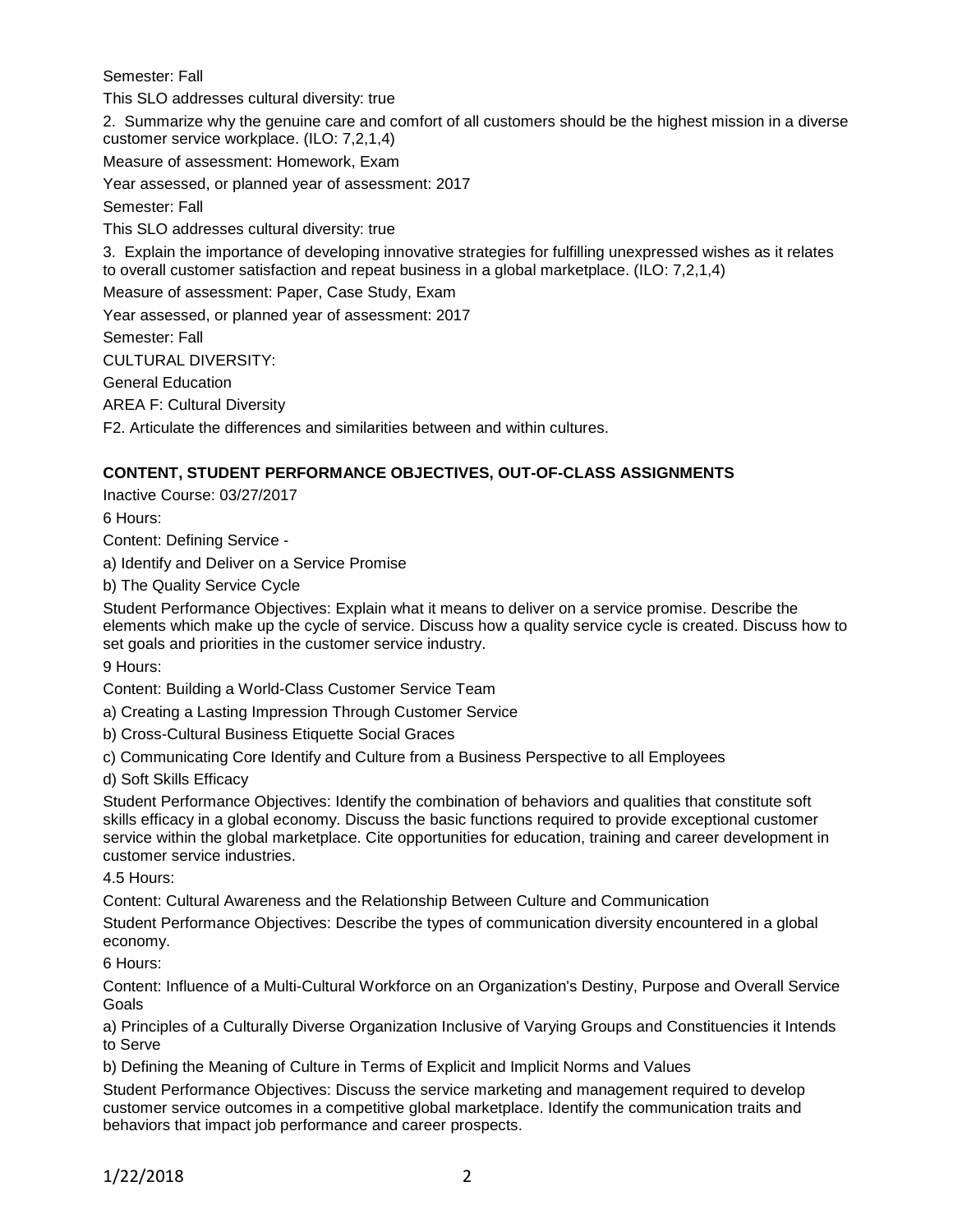4.5 Hours:

Content: Thinking Globally, Performing Locally

Student Performance Objectives: Discuss the phrase "Thinking Globally, Performing Locally". Identify businesses that practice this strategy.

4.5 Hours:

Content: Reconciling Cultural Dilemmas Through Cultural Awareness and Cross-Cultural Training to Enhance Customer Service

Student Performance Objectives: Define issues of cultural identity including factors such as language, age, race, ethnicity, religion, gender, sexual identity and economic status in relationship to developing effective customer service in the global marketplace.

4.5 Hours:

Content: The Dimensions of Diversity and the Impact on Internal and External Business Services

Student Performance Objectives: Explain the difference between an internal and an external business service. Discuss the impact of diversity on these business services.

4.5 Hours:

Content: Principles of Leadership Management and Product Performance in Diverse Workplaces

Student Performance Objectives: Recognize and apply team building skills and leadership skills that will enhance productivity and performance in diverse workplaces.

4.5 Hours:

Content: Principles of Workplace Ethics

Student Performance Objectives: Define integrity. Discuss ethical principles relating to the workplace. Identify the economic, social and environmental considerations of the customer service industry.

4 Hours:

Content: Cultural Impressions of Professionalism

Student Performance Objectives: Recognize and apply the communication behaviors and characteristics that constitute business professionalism in a culturally diverse marketplace.

2 Hours: Final

## **METHODS OF INSTRUCTION:**

lecture, discussion, collaborative learning, guest speakers

## **METHODS OF EVALUATION:**

Writing assignments Percent of total grade: 20.00 % Written Homework, Paper Problem-solving assignments Percent of total grade: 20.00 % Case Studies Objective examinations Percent of total grade: 40.00 % Multiple Choice, True-False, Matching, Completion Other methods of evaluation Percent of total grade: 20.00 % Class Participation

## **OUT OF CLASS ASSIGNMENTS:**

Required Outside Hours: 12

Assignment Description: Read related chapter(s) and answer study guide questions. Investigate Disney's Quality Service Cycle and come prepared to discuss your findings with the class. Required Outside Hours: 18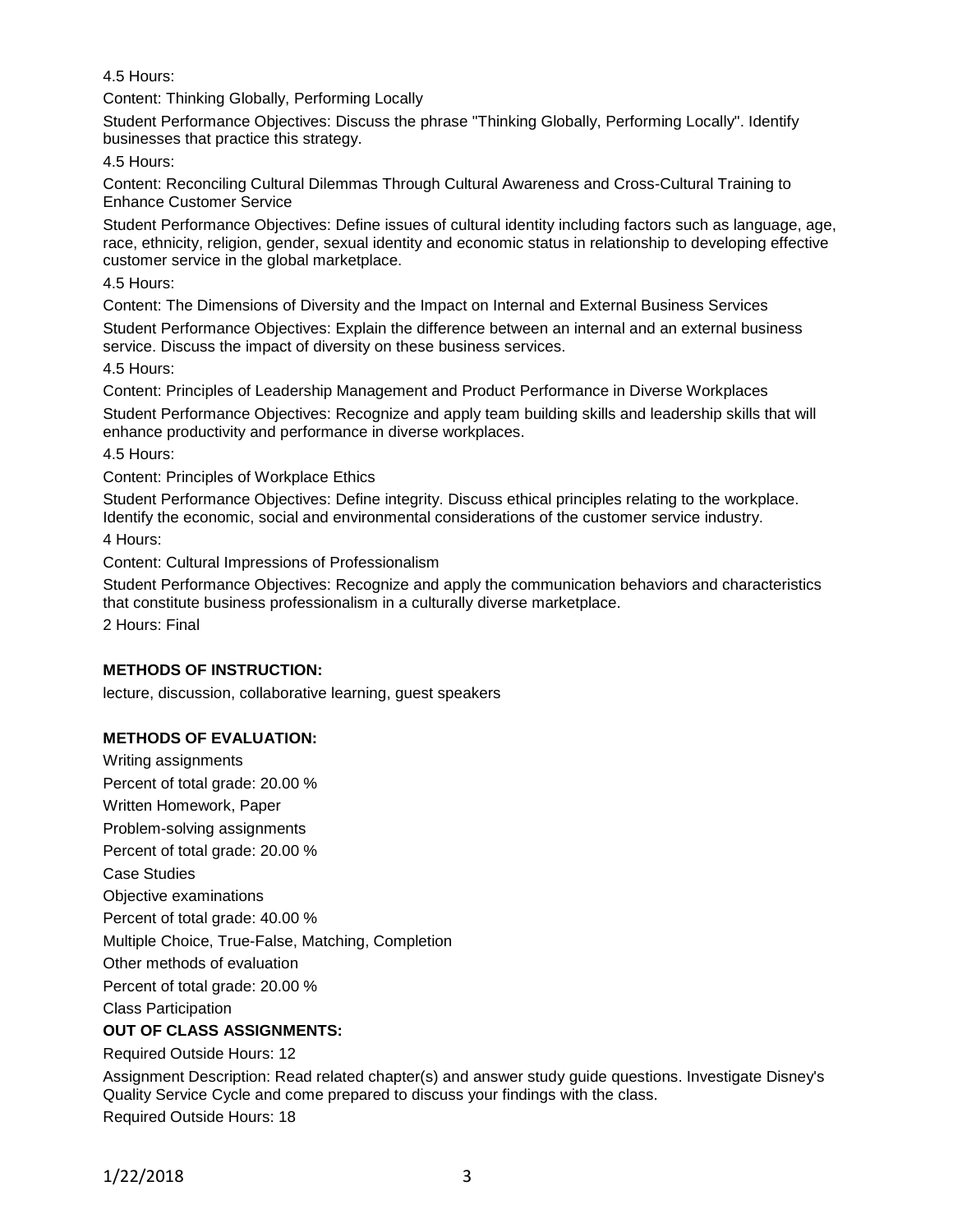Assignment Description: Read related chapter(s) and answer study guide questions. Select a major corporate business and investigate their customer service practices. Go into one of their local businesses and observe the customer services being practiced. Come prepared to discuss your findings with the class.

#### Required Outside Hours: 9

Assignment Description: Read related chapter(s) and answer study guide questions. Select two local businesses and spend an hour listening to the communication going on within the businesses as it relates to various cultures. Come prepared to discuss your findings with the class.

#### Required Outside Hours: 12

Assignment Description: Read related chapter(s) and answer study guide questions. In a 3 - 4 page paper identify the shared values, attitudes, standards and beliefs that characterize the corporate culture of an organization of your choice. Come prepared to discuss your paper with the class.

#### Required Outside Hours: 9

Assignment Description: Read related chapter(s) and answer study guide questions. Homework: Write a 1 - 2 page paper on the phrase "Thinking Globally, Performing Locally" and how it relates to business strategies.

Required Outside Hours: 9

Assignment Description: Read related chapter(s) and answer study guide questions. Work in small groups to develop a plan for recognizing cultural diversity, managing diversity and capitalizing on diversity in the workplace.

Required Outside Hours: 9

Assignment Description: Read related chapter(s) and answer study guide questions. Problem Solving Exercise: Case Study - Relating to Diversity and the Impact on Internal and External Business Services.

Required Outside Hours: 9

Assignment Description: Read related chapter(s) and answer study guide questions. Problem Solving Exercise: Case Study - Relating to Leadership Management in a Diverse Workplace.

Required Outside Hours: 9

Assignment Description: Read related chapter(s) and answer study guide questions. Problem Solving Exercise: Case Study - Ethical Principles in the Workplace, specifically relating to fairness, truth or values.

Required Outside Hours: 8

Assignment Description: Read related chapter(s) and answer study guide questions.

## **REPRESENTATIVE TEXTBOOKS:**

Recommended Representative Textbooks

Fons Trompenaars and Charles Hampden-Turner. Riding the Waves of Culture: Understanding Diversity in Global Business, Third Edition. McGraw-Hill,2012.

ISBN: 13:978-0-07-177308-9

Reading Level of Text, Grade: 12th Verified by: MS Word

Recommended Other Texts and Materials

Be Our Guest, Perfecting the Art of Customer Service, by Theodore Kinni, The Disney Institute The New Gold Standard, 5 Leadership Principles for Creating a Legendary Customer Experience, by Joseph Michelli, Courtesy of the Ritz-Carlton Hotel Company, McGraw-Hill

## **ARTICULATION and CERTIFICATE INFORMATION**

Associate Degree: GAV F, effective 201770 CSU GE: IGETC: CSU TRANSFER: Transferable CSU, effective 201770 UC TRANSFER: Not Transferable